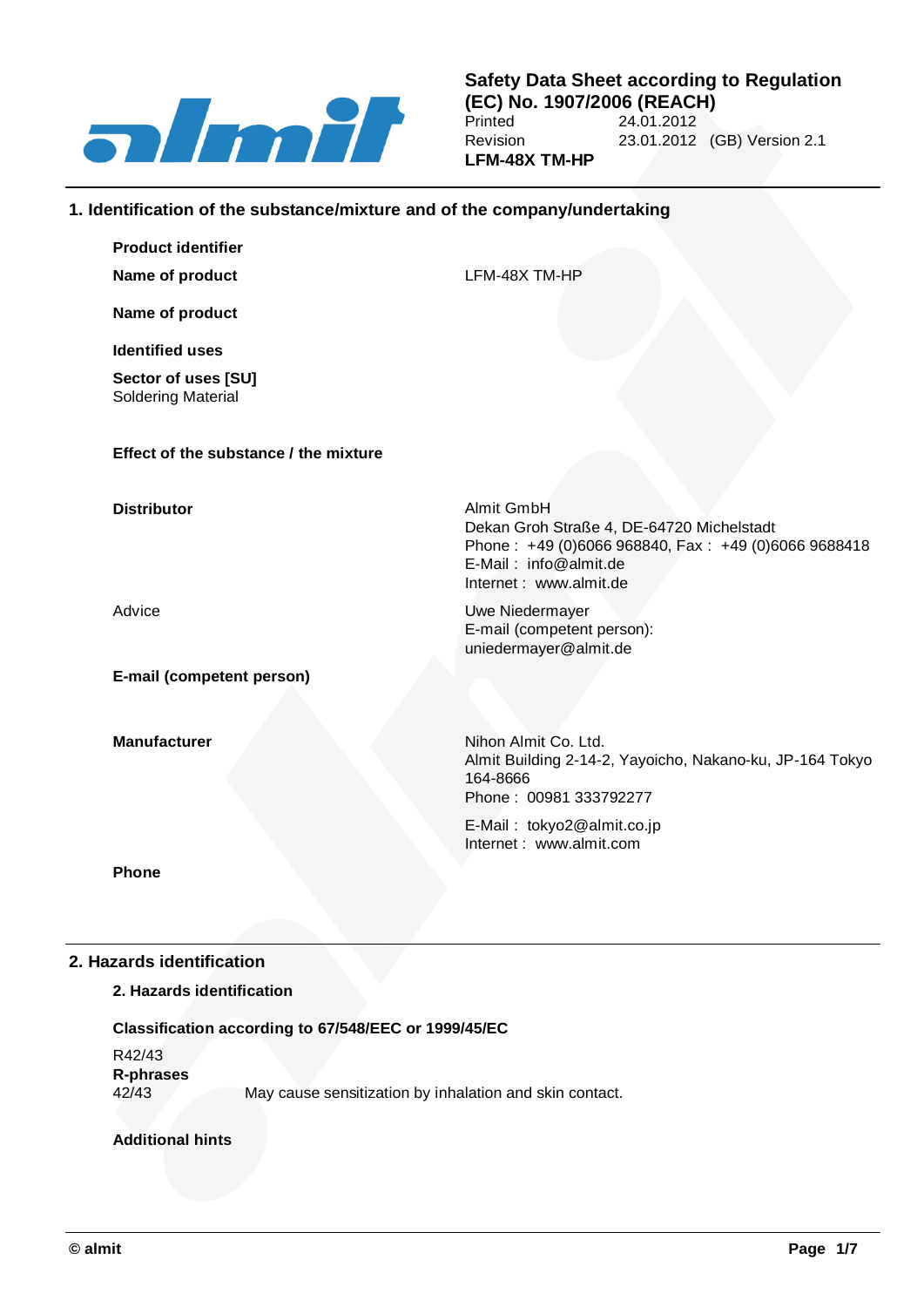

#### **Labelling according to Regulation (EC) No 1272/2008 [CLP/GHS]**



# **Signal word**

Danger

#### **Hazard statements for health hazards**

| H317 | May cause an allergic skin reaction.                                       |
|------|----------------------------------------------------------------------------|
| H334 | May cause allergy or asthma symptoms or breathing difficulties if inhaled. |

#### **Precautionary Statements**

#### **Prevention**

| P <sub>261</sub><br>P280<br>P <sub>285</sub> | Avoid breathing dust/fume/gas/mist/vapours/spray.<br>Wear protective gloves/protective clothing/eye protection/face protection.<br>In case of inadequate ventilation wear respiratory protection. |
|----------------------------------------------|---------------------------------------------------------------------------------------------------------------------------------------------------------------------------------------------------|
| Response                                     |                                                                                                                                                                                                   |
| P302 + P352                                  | IF ON SKIN: Wash with plenty of soap and water.                                                                                                                                                   |
| $P304 + P341$                                | IF INHALED: If breathing is difficult, remove to fresh air and keep at rest in a position<br>comfortable for breathing.                                                                           |
| P333 + P313                                  | If skin irritation or rash occurs: Get medical advice/attention.                                                                                                                                  |
| <b>Storage</b>                               |                                                                                                                                                                                                   |
| P403 + P235                                  | Store in a well-ventilated place. Keep cool.                                                                                                                                                      |

#### **Supplemental Hazard information (EU)**

#### **Health properties**

Repeated exposure may cause skin dryness or cracking.

#### **Other hazards**

#### **Adverse physicochemical effects**

The vapour of the product is heavier than air and may accumulate below ground level, in pits, channels and basements in higher concentration.

#### **Adverse human health effects and symptoms**

Prolonged/repetitive skin contact may cause skin defattening or dermatitis. May cause sensitization in susceptible people. Inhalation of dust may cause irritation of the respiratory system.

#### **Other adverse effects**

People who suffer from skin sensitazion problems, asthma, allergies, chronic or recurring respiratory illnesses should not be deployed in any process using this preparation. Process vapours can irritate airways, skin and eyes.

#### **Information pertaining to special dangers for human and environment**

Harmful by inhalation, in contact with skin and if swallowed.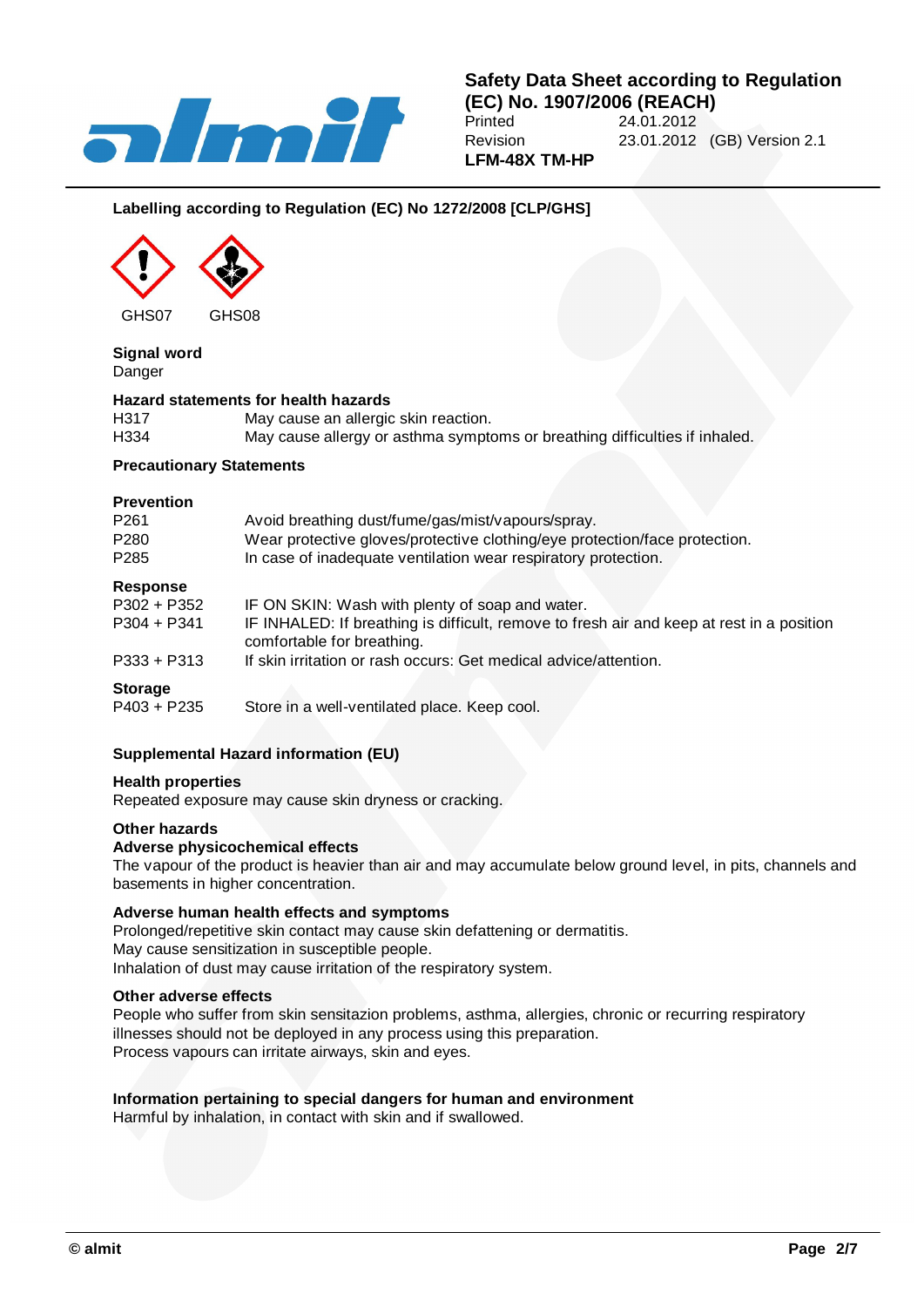

# **Safety Data Sheet according to Regulation**

**(EC) No. 1907/2006 (REACH)**<br>Printed 24.01.2012 24.01.2012 Revision 23.01.2012 (GB) Version 2.1 **LFM-48X TM-HP**

#### **3. Composition/information on ingredients**

# **REACH registration number**

#### **Hazardous ingredients**

| <b>CAS No</b> | <b>EC No</b> | <b>Name</b>      | Г%<br>weight] | <b>Classification according to 67/548/EEC</b> |
|---------------|--------------|------------------|---------------|-----------------------------------------------|
| 8050-09-7     | 232-475-7    | colophony        | $11.5 - 14$   | <b>R43</b>                                    |
| 7440-22-4     | 231-131-3    | silver, metallic | $2,8 - 3,2$   |                                               |

#### **4. First aid measures**

#### **General information**

Remove contaminated soaked clothing immediately. In case of allergic reactions, specially at respiratory tract, seek medical treatment immediately.

#### **In case of inhalation**

Remove the casualty into fresh air and keep him immobile. If intensive inhalation of fumes seek medical treatment immediately.

#### **In case of skin contact**

In case of contact with skin wash off immediately with plenty of water. Consult a doctor if skin irritation persists.

#### **In case of eye contact**

In case of contact with eyes rinse with plenty of water carefully. In the event of persistent symptoms seek medical treatment.

#### **In case of ingestion**

Rinse out mouth and give plenty of water to drink. Induce vomiting if patient is conscious, seek medical advice.

#### **5. Firefighting measures**

#### **Suitable extinguishing media**

Fire-extinguishing activities according to surrounding. Foam Dry fire-extinguishing substance Dry powder Carbon dioxide sand

#### **Extinguishing media which must not be used for safety reasons** water

#### **Special hazards arising from the substance or mixture**

In case of fire formation of dangerous gases possible. Carbon monoxide (CO) Carbon dioxide (CO2) **Special protective equipment for fire-fighters**

Fire-fighting operations, rescue and clearing work under effect of combustion and smoulder gases just may be done with breathing apparatus.

Do not inhale explosion and/or combustion gases.

#### **Additional information**

Fire residues and contaminated firefighting water must be disposed of in accordance with the local regulations.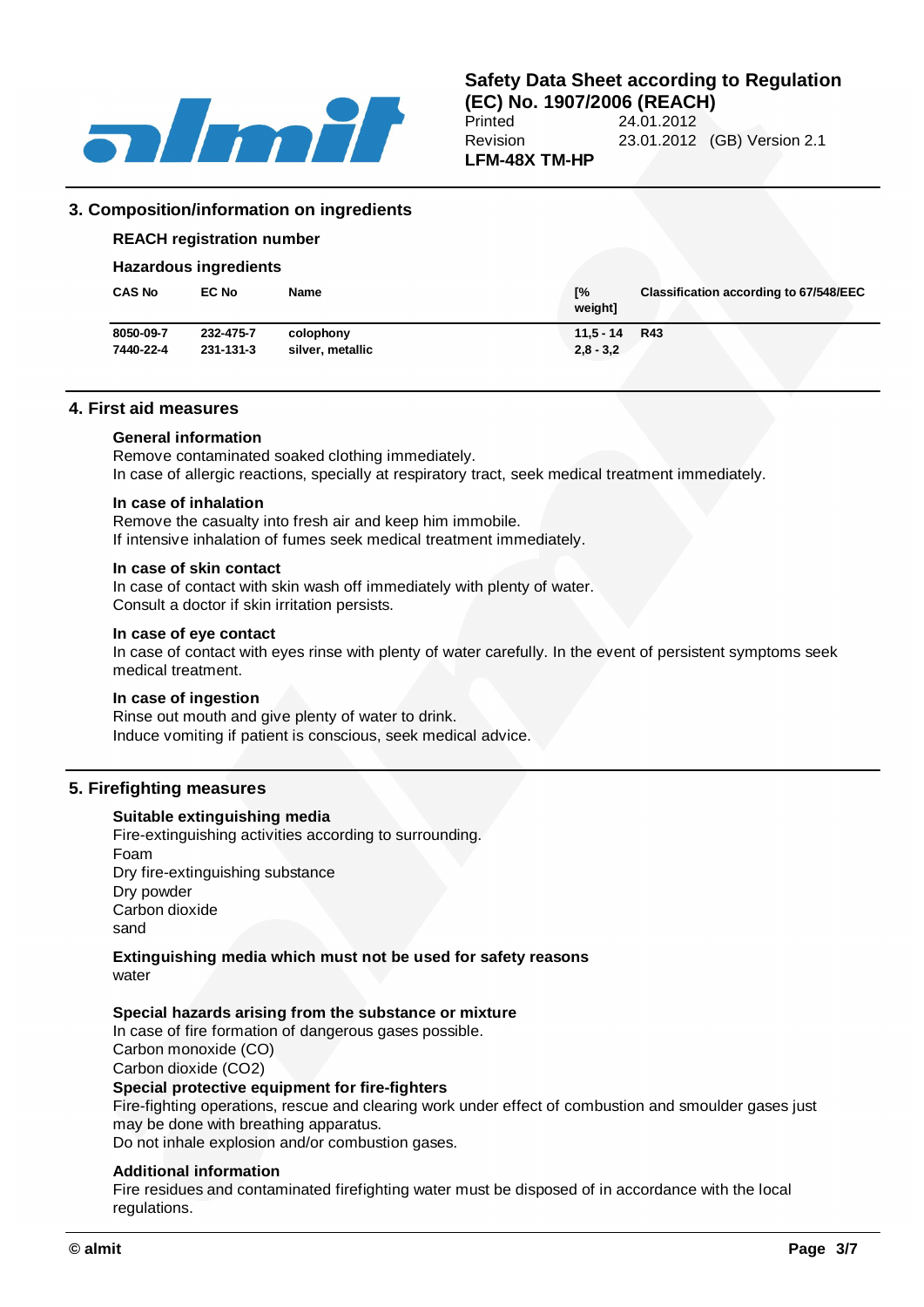

#### **Safety Data Sheet according to Regulation (EC) No. 1907/2006 (REACH)**<br>Printed 24.01.2012 24.01.2012 Revision 23.01.2012 (GB) Version 2.1 **LFM-48X TM-HP**

**6. Accidental release measures**

#### **Personal precautions**

Use personal protective clothing. Use breathing apparatus if exposed to vapours/dust/aerosol. Pay attention to extension of gas especially at ground (heavier than air) and in direction of the wind.

#### **Environmental precautions**

Do not discharge into the drains/surface waters/groundwater. Do not discharge into the subsoil/soil.

#### **Methods for cleaning up**

Send in suitable containers for recovery or disposal. **Additional Information** Informations for safe handling see chapter 7. Informations for personal protective equipment see chapter 8. Informations for disposal see chapter 13.

#### **7. Handling and storage**

#### **Advice on safe handling**

Care for thoroughly room ventilation, if necessary use in well ventilated area with local exhaust ventilation at workplace.

Use only in well-ventilated areas.

## **Advice on protection against fire and explosion**

The product is not combustible.

#### **Requirements for storage rooms and vessels**

Ventilate store-rooms thoroughly. Keep only in original container.

#### **Advice on storage compatibility**

Do not store together with food. Store at cool and aired place and at distance to acids and alkalies.

#### **Further information on storage conditions**

Store at cool and aired place. Keep in a cool place.

#### **Information on storage stability**

Storage time 6 months maximum.

#### **8. Exposure controls/personal protection**

#### **Indicative occupational exposure limit values (91/322/EEC, 2000/39/EC, 2006/15/EC or 2009/161/EU)**

| <b>CAS No</b>                                           | Name                                                                             | Code    | Imq/m31 | [ppm] | Remark |
|---------------------------------------------------------|----------------------------------------------------------------------------------|---------|---------|-------|--------|
| 7440-22-4<br><b>Respiratory protection</b>              | silver, metallic                                                                 | 8 hours | 0,1     |       |        |
| Breathing apparatus                                     | In case of insufficient ventilation or long-term effect use breathing apparatus. |         |         |       |        |
| <b>Hand protection</b><br>PVC gloves<br>Neoprene gloves |                                                                                  |         |         |       |        |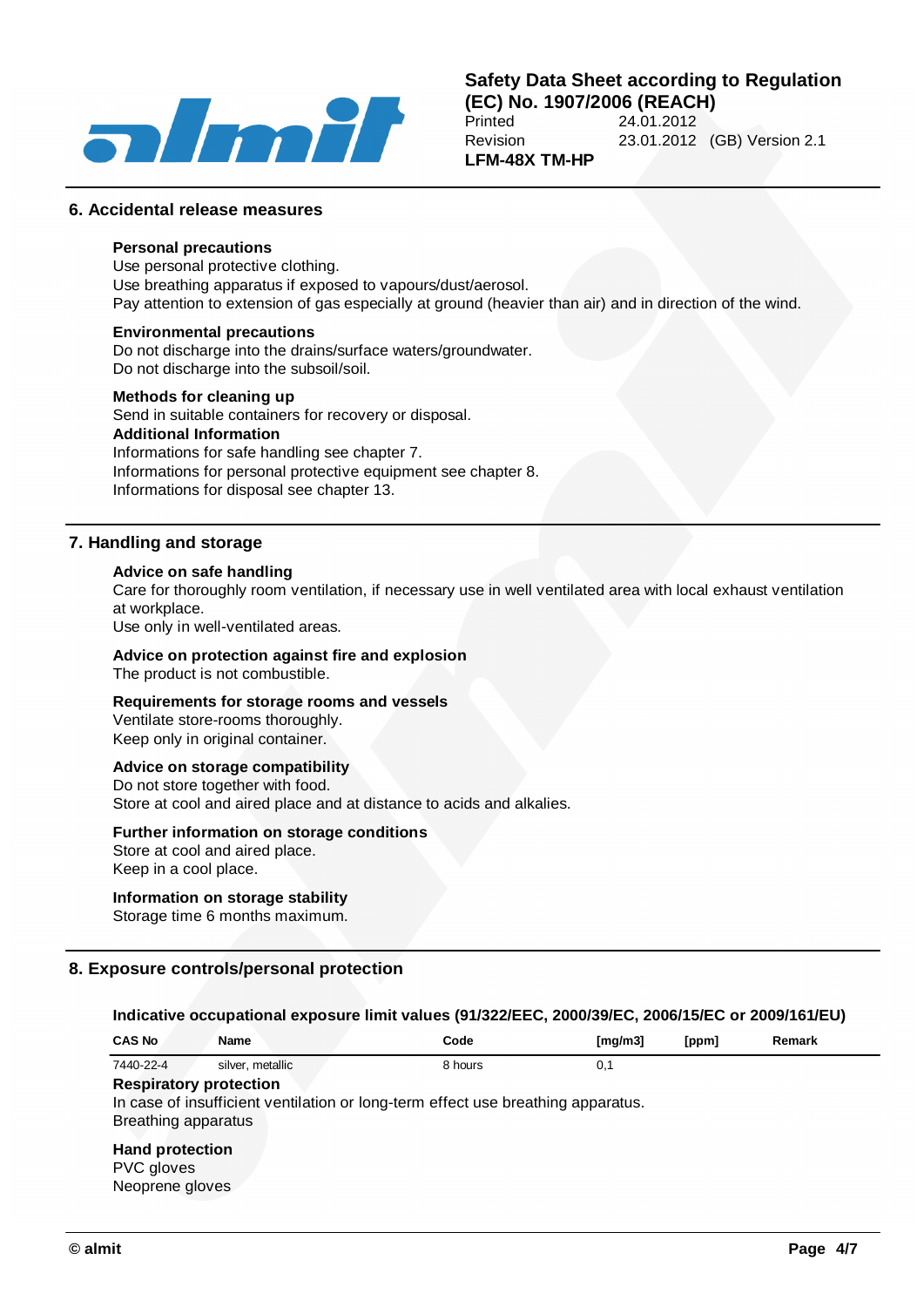

#### **Safety Data Sheet according to Regulation (EC) No. 1907/2006 (REACH)**<br>Printed 24.01.2012 Printed 24.01.2012<br>Revision 23.01.2012 Revision 23.01.2012 (GB) Version 2.1 **LFM-48X TM-HP**

| Eye protection<br>safety goggles, in case of increased risk add protective face shield<br>tightly fitting goggles                                              |
|----------------------------------------------------------------------------------------------------------------------------------------------------------------|
| <b>Skin protection</b><br>protective clothing                                                                                                                  |
| <b>General protective measures</b><br>Avoid contact with eyes and skin<br>Do not inhale gases/vapours/aerosols.                                                |
| Hygiene measures<br>At work do not eat, drink, smoke or take drugs.<br>Keep separated from food and feed.<br>Wash hands and skin before breaks and after work. |

#### **9. Physical and chemical properties**

| Form<br>pasty                                          |                | <b>Colour</b><br>grey |    | <b>Odour</b><br>mild |           |
|--------------------------------------------------------|----------------|-----------------------|----|----------------------|-----------|
| Important health, safety and environmental information |                |                       |    |                      |           |
|                                                        | Value          | Temperature           | at | Method               | Remark    |
| melting range                                          | 217 - 220 °C   |                       |    |                      |           |
| <b>Flash point</b>                                     | >160 °C        |                       |    |                      |           |
| Ignition temperature                                   | not determined |                       |    |                      |           |
| Vapour pressure                                        | $< 0.1$ mbar   | 20 °C                 |    |                      |           |
| <b>Density</b>                                         | 7,4 g/cm3      | 20 °C                 |    |                      |           |
| <b>Bulk density</b>                                    | not determined |                       |    |                      |           |
| Rel. vapour density                                    | 6              | 20 °C                 |    |                      |           |
| Solubility in water                                    |                |                       |    |                      | insoluble |
| <b>Viscosity</b>                                       | 150 - 300 Pa*s |                       |    |                      |           |
| <b>Explosive properties</b><br>no                      |                |                       |    |                      |           |
| <b>Additional information</b>                          |                |                       |    |                      |           |

#### **10. Stability and reactivity**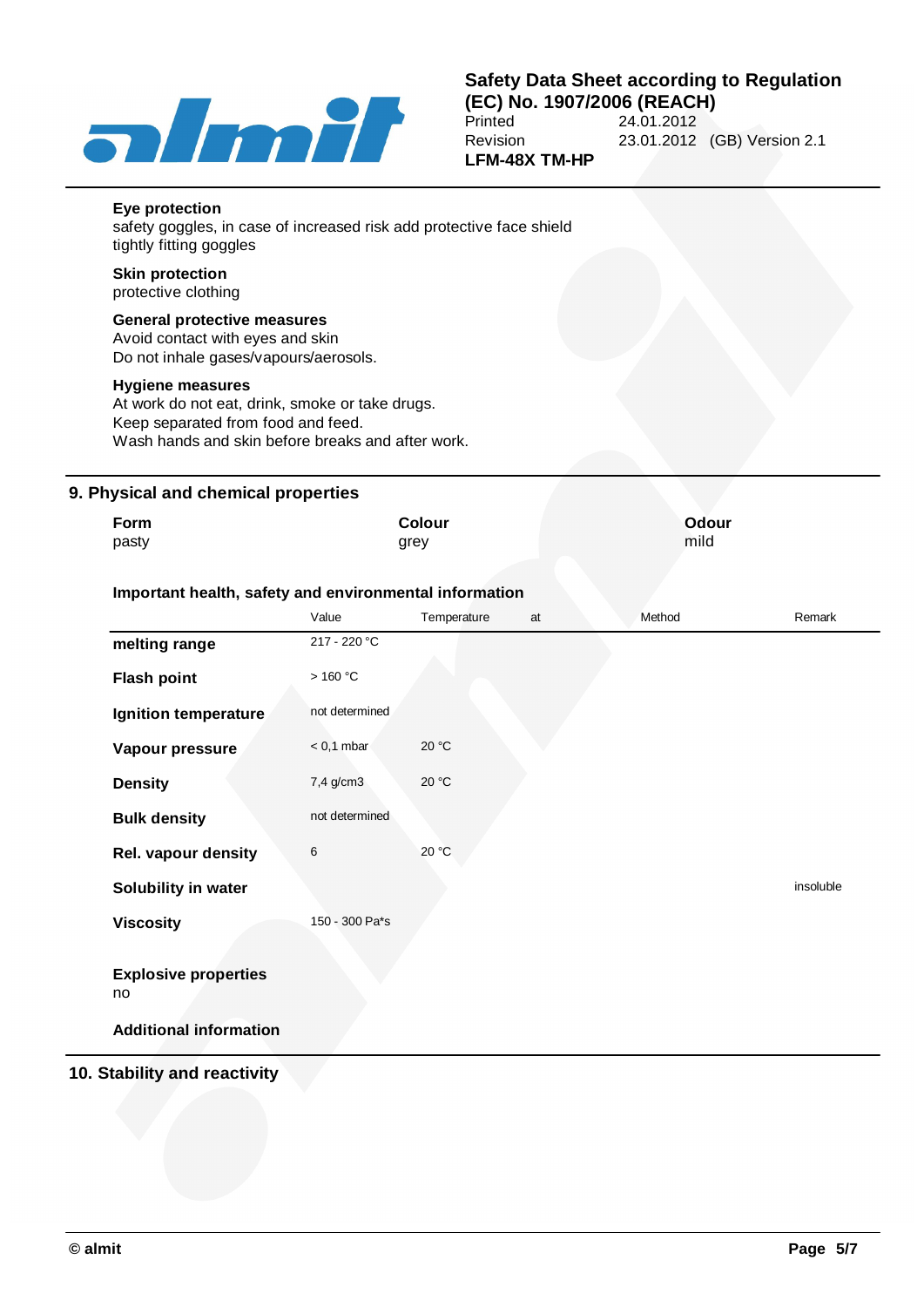

**Conditions to avoid**

# **Safety Data Sheet according to Regulation**

**(EC) No. 1907/2006 (REACH)**<br>Printed 24.01.2012 24.01.2012 Revision 23.01.2012 (GB) Version 2.1 **LFM-48X TM-HP**

| <b>Hazardous decomposition products</b><br>Carbon monoxide and carbon dioxide.<br>Toxic metal compounds<br>Irritant gases/vapours |                  |                                                                   |        |                                                                                                      |
|-----------------------------------------------------------------------------------------------------------------------------------|------------------|-------------------------------------------------------------------|--------|------------------------------------------------------------------------------------------------------|
| 11. Toxicological information                                                                                                     |                  |                                                                   |        |                                                                                                      |
| Acute toxicity/Irritability/Sensitization                                                                                         |                  |                                                                   |        |                                                                                                      |
|                                                                                                                                   | Value/Validation | Species                                                           | Method | Remark                                                                                               |
| <b>Irritability skin</b>                                                                                                          | irritant         |                                                                   |        |                                                                                                      |
| <b>Irritability eye</b>                                                                                                           | irritant         |                                                                   |        |                                                                                                      |
| <b>Skin sensitization</b>                                                                                                         | sensitizing      |                                                                   |        |                                                                                                      |
|                                                                                                                                   |                  |                                                                   |        |                                                                                                      |
| 12. Ecological information<br>Data on elimination (persistence and degradability)                                                 |                  |                                                                   |        |                                                                                                      |
| 12. Ecological information<br>Data on elimination (persistence and degradability)                                                 | Elimination rate | Method of analysis                                                | Method | Validation                                                                                           |
| <b>Biological</b><br>degradability                                                                                                |                  |                                                                   |        | not readily degradable                                                                               |
| Degradability according to WRMG                                                                                                   |                  | effects are therefore unlikely on the basis of current knowledge. |        | Because of its consistency the product cannot be dispersed in the environment. Adverse ecological    |
| Mobility and bioaccumulative potential                                                                                            |                  |                                                                   |        |                                                                                                      |
| Mobility and bioaccumulative potential                                                                                            |                  |                                                                   |        |                                                                                                      |
| Mobility and bioaccumulative potential                                                                                            |                  |                                                                   |        |                                                                                                      |
| <b>General regulation</b>                                                                                                         |                  |                                                                   |        | Product is not allowed to be discharged into aquatic environment, drains or sewage treatment plants. |

Remove in accordance with local official regulations.

#### **Recommendations for packaging**

Contaminated packaging should be emptied as far as possible and after appropriate cleansing may be taken fot reuse.

Packaging that cannot be cleaned should be disposed of like the product.